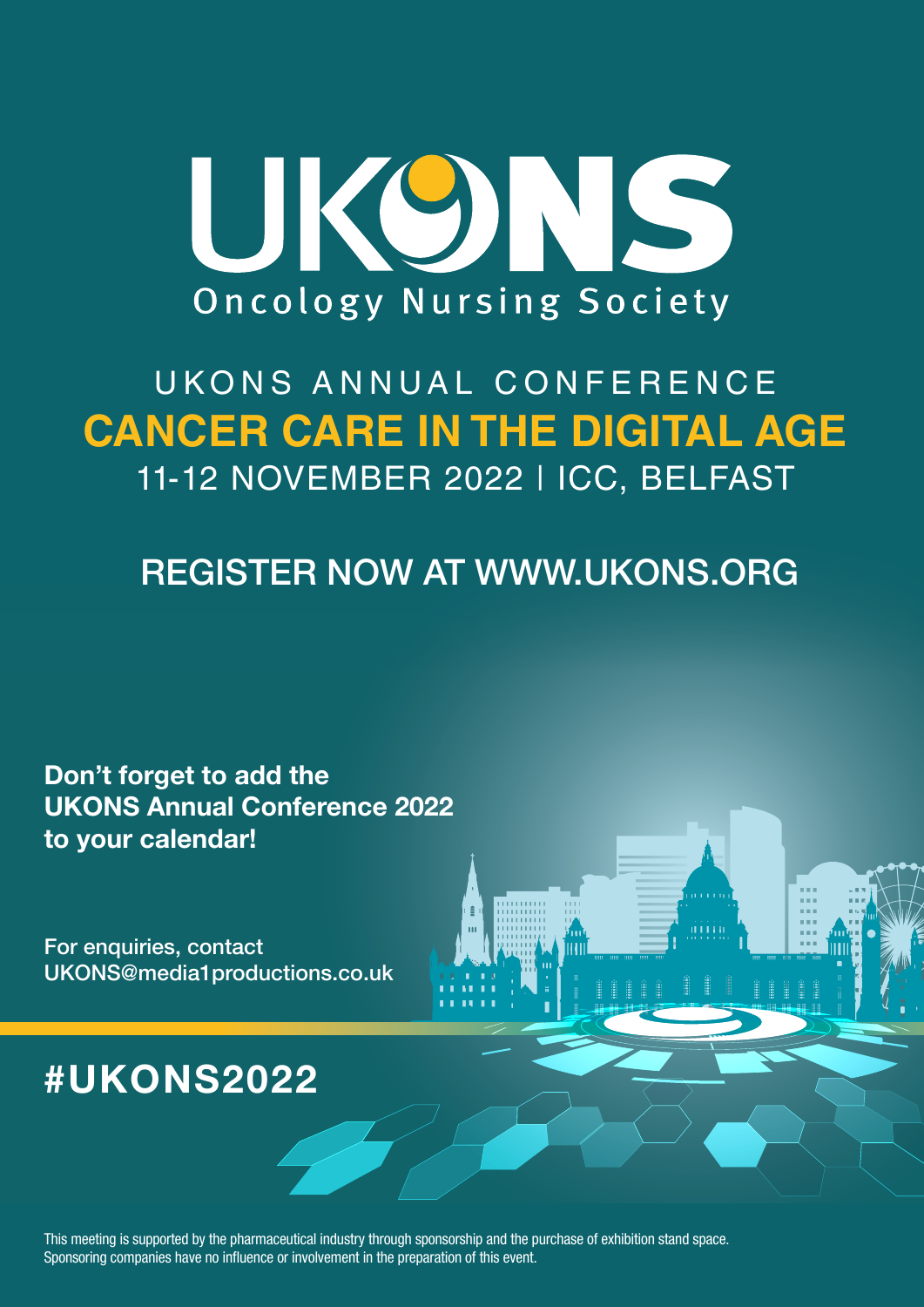# Welcome

#### Dear UKONS Members,

After an enforced 2-year gap UKONS will be particularly pleased to welcome our members, presenters, guests and sponsors to our first face to face conference since 2019. Of course, our two 'virtual' conferences have been successful and well-evaluated but there is no substitute for truly reconnecting with each other after the most challenging of times for cancer nursing.

UKONS strives to be the voice of cancer nursing across the four nations and so we are thrilled to be based in Belfast in 2022. Belfast is a vibrant city with a character and sense of style all of its own and we are particularly pleased to be on the doorstep of our UKONS members from Northern Ireland for this event.

The main theme of this year's conference is 'Cancer Care in the Digital Age' and we are tackling headon some of the big challenges facing oncology nursing as we recover from the pandemic and adjust to new ways of working whilst maintaining quality of care for our patients. This is also reflected in our poster themes for this year which are 'Supportive Cancer Care in the Digital Age' 'Communicating with Patients in Modern cancer care' and 'The Future of Acute Cancer Care'. The posters are a personal highlight of every UKONS conference and represent the best of what our members can achieve. The conference is a brilliant and supportive environment in which to present posters and we are looking forward to seeing your work, so please submit a poster, particularly if you have not done so before.

Looking forward to welcoming you all to Belfast.

With best wishes

Mark Foulkes UKONS President

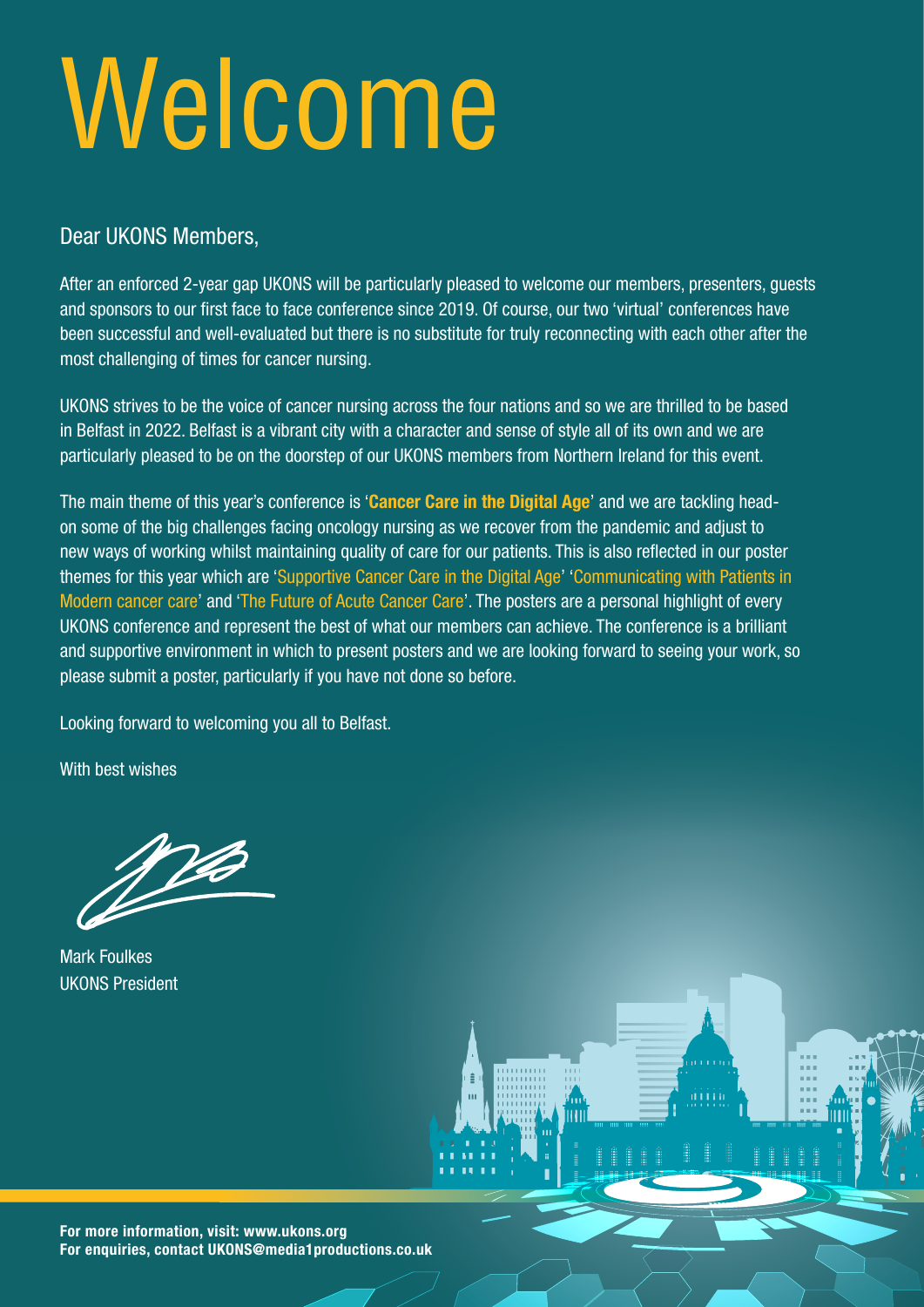# VENUE AND LOCATION

The ICC (International Convention Centre) Belfast formerly Belfast Waterfront, is the conferencing brand of Northern Ireland's only purpose-built international convention centre with a new 7,000m<sup>2</sup> state-of-the-art conference facility. The city centre location gives you the opportunity to immerse yourself in Northern Ireland culture.

#### Access

Belfast is serviced by two airports, George Best City airport which is 3 miles from the centre and Belfast International only a 25 minute journey by road. There are multiple bus and train services to Dublin airport and city centre. Parking for 800+ cars is available adjacent to the ICC Belfast.

#### Venue Location

ICC Belfast is located at 2 Lanyon Place, Belfast, BT1 3WH. For more information on how to find the venue, please visit https://www.iccbelfast.com/visitor



### CALL FOR ABSTRACTS

#### To submit your abstract, go to [www.ukons.org/events/ukons-annual-conference-2022/](http://www.ukons.org/events/ukons-annual-conference-2022/)

UKONS members are invited to submit their abstracts for either a poster and/or an oral presentation. The theme of the conference is 'Cancer Care in the Digital Age'. The abstracts are to be submitted in one of the following categories:

- Supportive cancer care in the digital age
- Communicating with patients in modern cancer care
- The future of acute cancer care

Oral presentations and/or posters will be accepted that report original work relating to innovation to improve cancer patient experience and outcomes. The presenter should be involved in the original work.

Prizes will be awarded for the top three poster presentations as well as a prize for the best abstract by a YCN or Early Career Nurse. The author(s) should submit an abstract to Media1 Productions by 5pm on Friday 29 July 2022. Abstracts will be reviewed by the conference committee and chosen author(s) will be invited to display their posters at the conference.

To view the abstract guidelines, go to [www.ukons.org/events/ukons-annual-conference-2022/](http://www.ukons.org/events/ukons-annual-conference-2022/ ) [SUBMISSION DEADLINE IS FRIDAY 29TH JULY BY 5.00PM](http://www.ukons.org/events/ukons-annual-conference-2022/ )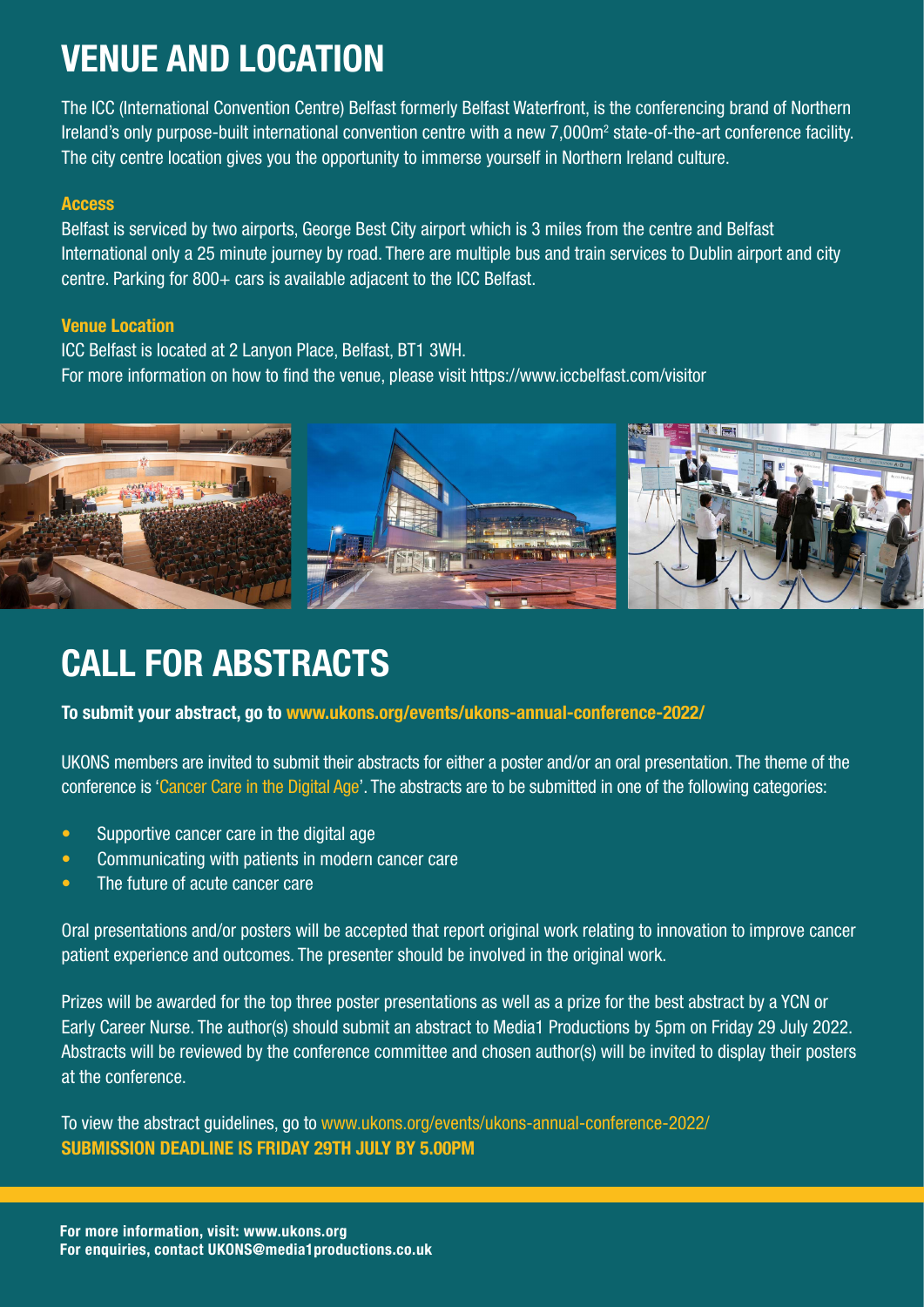# REGISTRATION FEES

#### Please register online at [www.ukons.org/events/ukons-annual-conference-2022/](http://www.ukons.org/events/ukons-annual-conference-2022)

All delegates must register for the conference in advance. Please note, in order to obtain the member's rate you must be a current UKONS member.

#### Registration Fees

Early bird rate applies until Friday 16th September. The registration rates include VAT.

| <b>UKONS members</b>    |      | <b>UKONS non-members</b> |      |  |
|-------------------------|------|--------------------------|------|--|
| Early-bird registration | £250 | Early-bird registration  | £320 |  |
| Late registration       | £350 | Late registration        | £420 |  |

Please read the booking terms and conditions on the back page.

#### Payment

Payment is required online by credit/debit card.

All delegates are responsible for the payment of their fees, even if they are being funded by sponsorship or Trust finances. Receipts will be issued on request.

#### Group Bookings

If you are a group wishing to book for the conference, please contact UKONS@media1productions.co.uk and payment can be arranged by invoice.

#### **Cancellation**

A cancellation charge of 75% of the registration fee will apply for cancellations received after Friday 28 October 2022 . This cancellation charge will not apply if you are able to provide a substitute attendee.

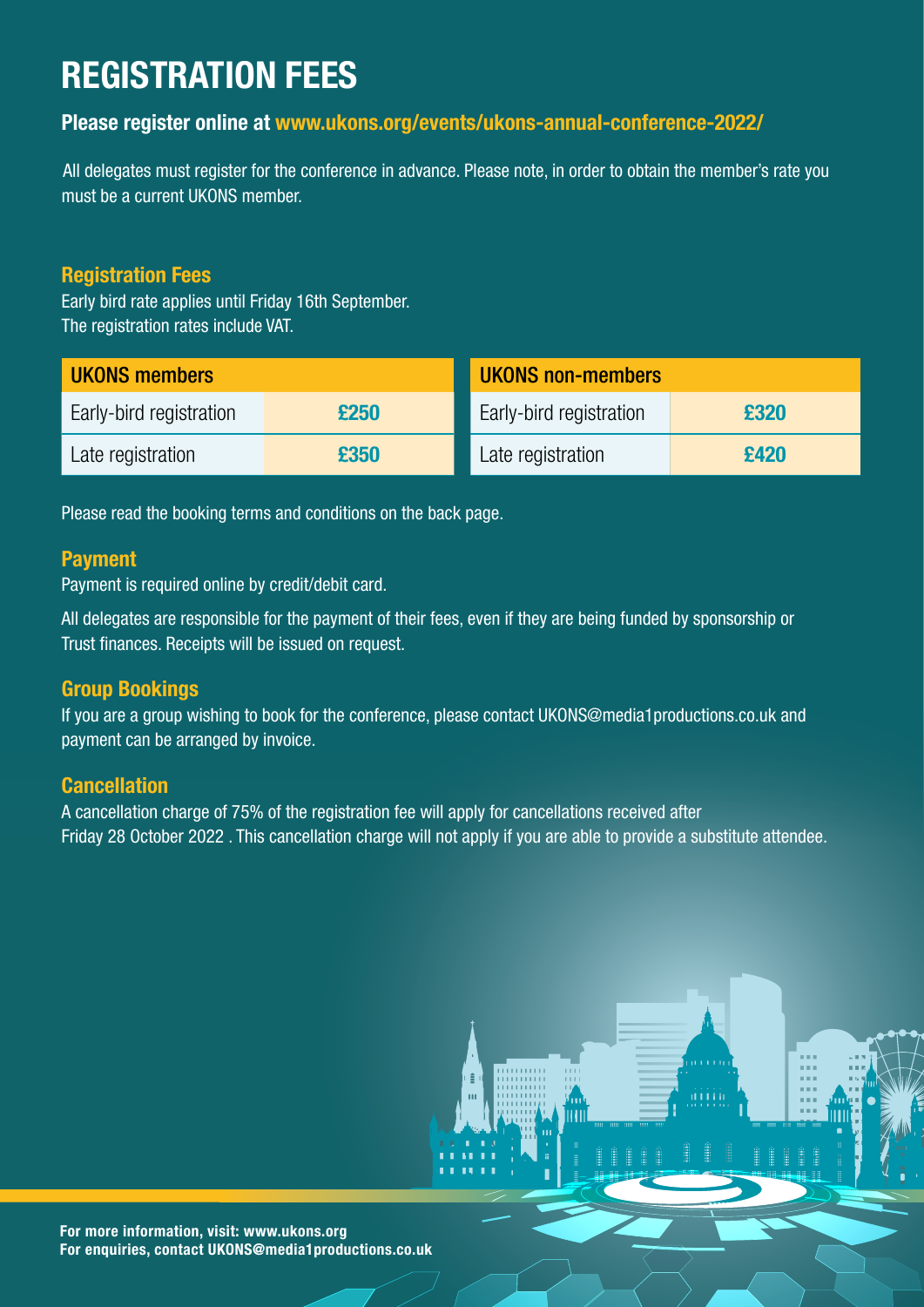# ACCOMMODATION

We are working alongside Reservation Highway who have arranged specially negotiated rates at selected hotels. EARLY BOOKING HIGHLY RECOMMENDED PLEASE BOOK BY Thursday 13 October 2022

Bookings made after this date will be on a request basis and subject to availability, rates may vary.

Book online [www.reservation-highway.co.uk/ukons22](http://www.reservation-highway.co.uk/ukons22)

Telephone our helpdesk +44 (0) 1423 525577

Email to [admin@reservation-highway.co.uk](mailto:admin%40reservation-highway.co.uk?subject=)

| <b>Hotel</b>                       | <b>Distance to Venue</b><br>(Mile) | <b>Star</b><br><b>Rating</b> | <b>Term</b> | Double/<br><b>Twin for</b><br>sole use | Double/<br><b>Twin</b> |
|------------------------------------|------------------------------------|------------------------------|-------------|----------------------------------------|------------------------|
| Hilton Belfast via dedicated link  | 0.2 <sub>m</sub>                   | $***$ *                      | <b>BB</b>   | £139                                   | £149                   |
| <b>Clayton Hotel Belfast</b>       | 0.5 <sub>m</sub>                   | $***$                        | <b>BB</b>   | £110                                   | £120                   |
| <b>Maldron Hotel Belfast</b>       | 0.5 <sub>m</sub>                   | $***$                        | <b>BB</b>   | £105                                   | £115                   |
| Jurys Inn Belfast                  | 0.6 <sub>m</sub>                   | $***$                        | <b>BB</b>   | £99                                    | £110                   |
| Hampton by Hilton Belfast          | 0.7 <sub>m</sub>                   | $***$                        | <b>BB</b>   | £89                                    | £99                    |
| <b>Holiday Inn Belfast</b>         | 0.7 <sub>m</sub>                   | $***$ * * *                  | <b>BB</b>   | £89                                    | £99                    |
| Ibis Belfast City                  | 0.6 <sub>m</sub>                   | $***$                        | <b>BB</b>   | £70                                    | £75                    |
| <b>Holiday Inn Express Belfast</b> | 0.8 <sub>m</sub>                   | $***$                        | <b>BB</b>   | £70                                    | £75                    |

All rates are quoted per room per night and inclusive of VAT at the prevailing rate.

Terms are  $BB =$  Bed & Breakfast.

Star ratings advertised by Reservation Highway follow the guidelines set out by VisitBritain and the AA.

The Hilton Belfast, situated adjacent to the ICC Belfast, is offering a Special Discounted Event Rate which is only available through this direct booking link: [HILTON BELFAST POG LINK](https://www.hilton.com/en/book/reservation/flexibledates/?ctyhocn=BFSHITW&arrivalDate=2022-11-10&departureDate=2022-11-11&room1NumAdults=1&cid=OM%2CWW%2CHILTONLINK%2CEN%2CDirectLink)

#### Please note the following:

- Media 1 Productions are not able book or hold rooms on behalf of delegates
- Media 1 productions will not be held responsible for any cancellation, non-arrival or early check out penalties imposed by hotels
- It is the responsibility of each delegate to communicate any changes and/or cancellations directly with their chosen hotel